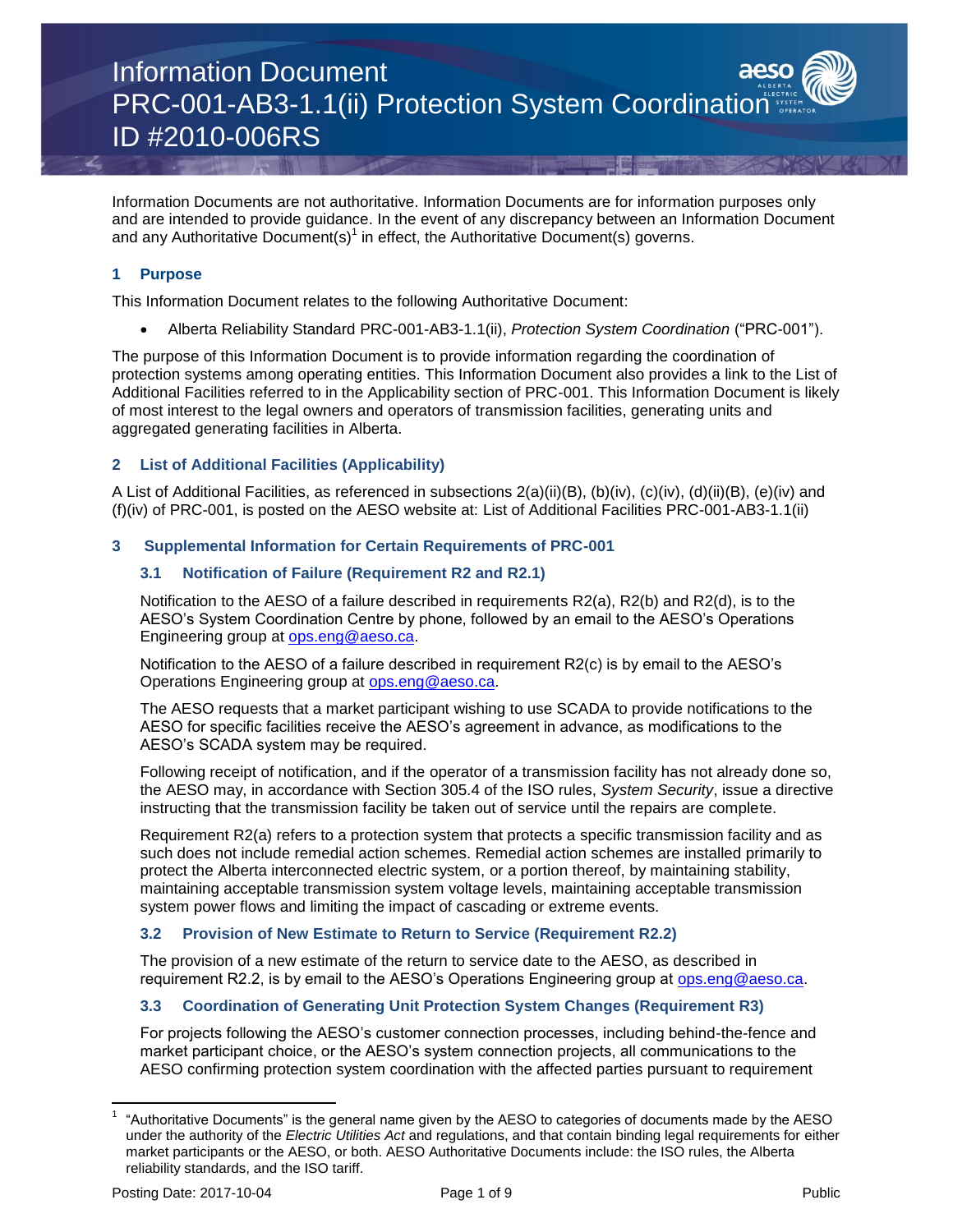R3, is by email to the AESO's Project Manager.

All other communications to the AESO confirming protection system coordination with the affected parties pursuant to requirement R3 is by email to [PRC-001@aeso.ca.](mailto:PRC-001@aeso.ca)

The AESO generally agrees with the information contained in the NERC *[Power Plant and](http://www.nerc.com/docs/pc/spctf/Gen%20Prot%20Coord%20Rev1%20Final%2007-30-2010.pdf)  [Transmission System Protection Coordination](http://www.nerc.com/docs/pc/spctf/Gen%20Prot%20Coord%20Rev1%20Final%2007-30-2010.pdf)* technical reference document and recognizes that it may be a useful reference for the legal owner of a generating and the legal owner of an aggregated generating facility in coordinating protection systems with affected interconnecting legal owners of transmission facilities under requirement R3. As with every Alberta reliability standard, each responsible entity is responsible for determining, for its facilities, what actions are necessary to meet the requirements in PRC-001.

The legal owner of a generating unit or a legal owner of an aggregated generating facility, who also owns protection systems associated with transmission facilities, must ensure the protection systems of its generating unit or aggregated generating facility are coordinated with the protection systems of its transmission facilities.

Examples of how the legal owner of a generating unit or the legal owner of an aggregated generating facility may establish which protection system changes are to be coordinated with the affected parties can be found in Appendix 1, *Examples for PRC-001-AB3-1.1(ii) Requirement R3 – Guidelines for Protection System Change Coordination and Notification by the Legal Owner of a Generating Unit or Aggregated Generating Facility* ("Appendix 1"). These examples in Appendix 1 were developed by an industry work group to assist market participants in determining when protection system changes may affect others and require coordination with the affected parties in accordance with requirement R3. As with every Alberta reliability standard, each responsible entity is responsible for determining, for its facilities, what actions are necessary to meet the requirements in PRC-001.

# **3.4 Coordination of Transmission Facility Protection System Changes (Requirement R4)**

For projects following the AESO's customer connection processes, including behind-the-fence projects, all information exchanges confirming protection system coordination with the AESO pursuant to requirement R4 is to the AESO's Project Manager.

All other communications to the AESO confirming protection system coordination with the affected parties pursuant to requirement R4 is by email to PRC-001@aeso.ca.

The AESO generally agrees with the information contained in the NERC *[Power Plant and](http://www.nerc.com/docs/pc/spctf/Gen%20Prot%20Coord%20Rev1%20Final%2007-30-2010.pdf)  [Transmission System Protection Coordination](http://www.nerc.com/docs/pc/spctf/Gen%20Prot%20Coord%20Rev1%20Final%2007-30-2010.pdf)* technical reference document and recognizes that it may be a useful reference for the legal owner of a transmission facility in coordinating protection systems with affected parties under requirement R4. As with every Alberta reliability standard, each responsible entity is responsible for determining, for its facilities, what actions are necessary to meet the requirements in PRC-001.

Examples of how the legal owner of a transmission facility may establish which protection system changes are to be coordinated with the affected parties, other than the AESO, can be found in Appendix 2, *Examples for PRC-001-AB3-1.1(ii) Requirement R4 – Guidelines for Protection System Change Coordination and Notification by the Legal Owner of a Transmission Facility*. The examples in Appendix 2 were developed by an industry work group to assist market participants in determining when protection system changes may affect others and require coordination with the affected parties, in accordance with requirement R4.

Examples of protection system changes that affect the AESO include protection system changes to:

- synch-check relays;
- transmission system synchronizer relays;
- power swing relays;
- underfrequency load shed relays that are part of the AESO's underfrequency load shedding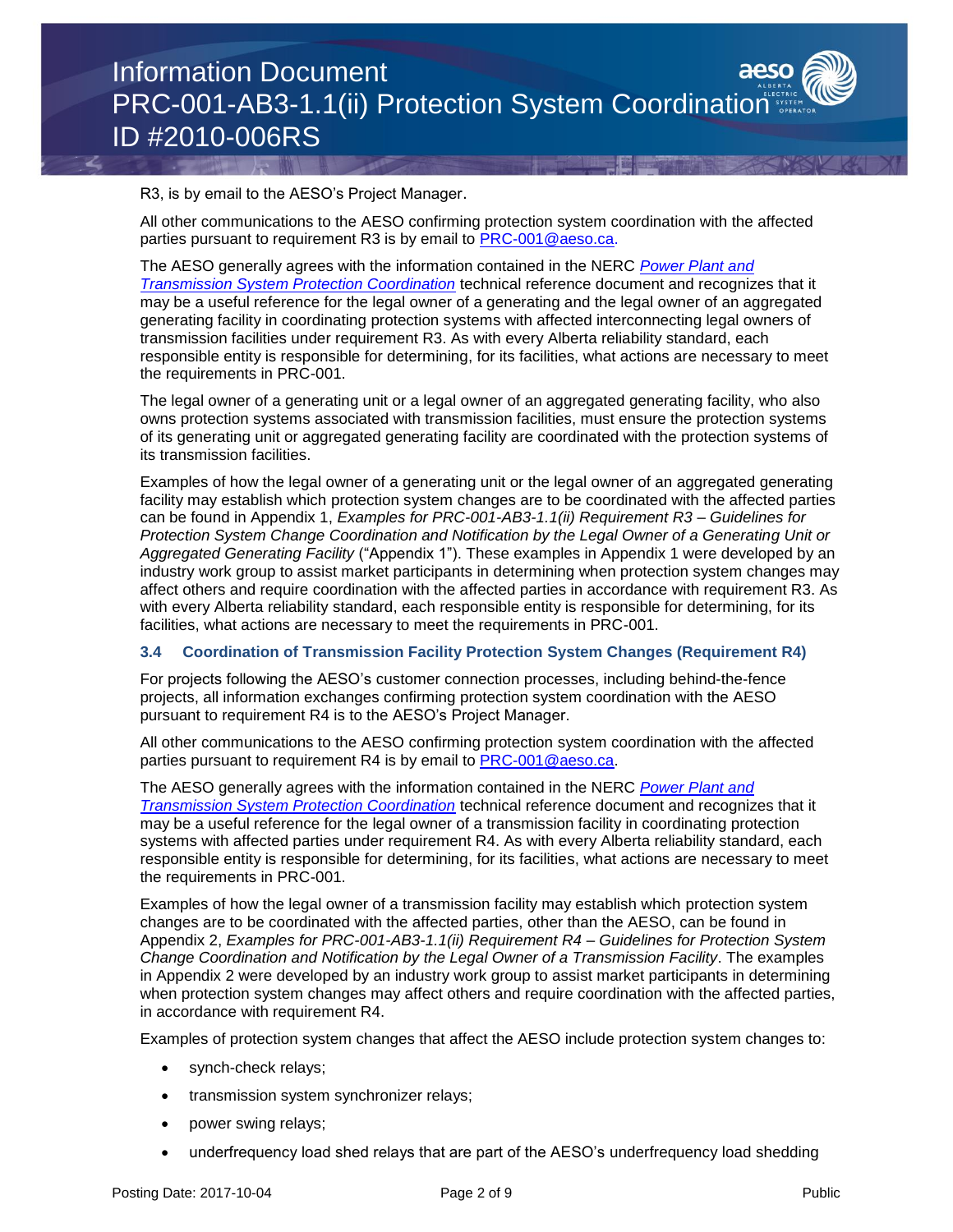#### program; and

under voltage load shed relays that are part of the AESO's under voltage load shed program.

As with every Alberta reliability standard, each responsible entity is responsible for determining, for its facilities, what actions are necessary to meet the requirements in PRC-001.

# **3.5 Coordination of Changes in the Operating Conditions of Generating Units and Aggregated Generating Facilities (Requirement R5.1)**

Most generating units and aggregated generating facilities in Alberta are designed such that planned changes in generation, load, or operating conditions do not affect the protection systems of others. If, however, the operator of a generating unit or the operator of an aggregated generating facility identifies a planned change that would require a notification to the AESO pursuant to requirement R5.1, such notification is by email to the AESO's Operations Coordination group at [ops.coordination@aeso.ca.](mailto:ops.coordination@aeso.ca)

# **3.6 Coordination of Changes in the Opoerating Conditions of Transmission Facilities (Requirement R5.2)**

Most transmission facilities in Alberta are designed such that planned changes in transmission, load, or operating conditions do not affect protection systems of others. If, however, an operator of a transmission facility identifies a planned change that would require a notification to the AESO pursuant to requirement R5.2, such notification is by email to the AESO's Operations Coordination group at [ops.coordination@aeso.ca.](mailto:ops.coordination@aeso.ca)

# **3.7 Monitoring and Reporting of Remedial Action Scheme Status (Requirement R6)**

For remedial action scheme status changes in real time, the notification provided pursuant to requirement R6, is to the AESO's System Coordination Centre. This may be done either by a discrete SCADA point to the system controller or by phone call.

For remedial action scheme status changes arising from scheduled outages or commissioning activities, the notification provided pursuant to requirement R6, is by email to the AESO's Operations Coordination group at [outage.scheduling@aeso.ca.](mailto:%20outage.scheduling@aeso.ca)

Notifications for changes in status to new remedial action schemes will be managed as part of the AESO's connection, behind the fence or system project processes.

# **4 Appendices**

Appendix 1 – *Examples for PRC-001-AB3-1.1(ii) Requirement R3 – Guidelines for Protection System Change Coordination and Notification by the Legal Owner of a Generating Unit or Aggregated Generating Facility*

Appendix 2 – *Examples for PRC-001-AB3-1.1(ii) Requirement R4 – Guidelines for Protection System Change Coordination and Notification by the Legal Owner of a Transmission Facility*

# **Revision History**

| <b>Posting Date</b>              | Description of Changes                                                                                                             |
|----------------------------------|------------------------------------------------------------------------------------------------------------------------------------|
| October 4, 2017                  | Revised to align with new version of PRC-001-AB3-1.1(ii)                                                                           |
|                                  | Other administrative amendments                                                                                                    |
| July 5, 2012                     | Added section on "Additional Applicable Facilities"                                                                                |
| Concurrent with<br>PRC-001-AB1-1 |                                                                                                                                    |
| September 30, 2010               | Further detail provided for R2, R3, R5, R6, R8 & R9. Link updated<br>to final NERC document. Examples referenced regarding when to |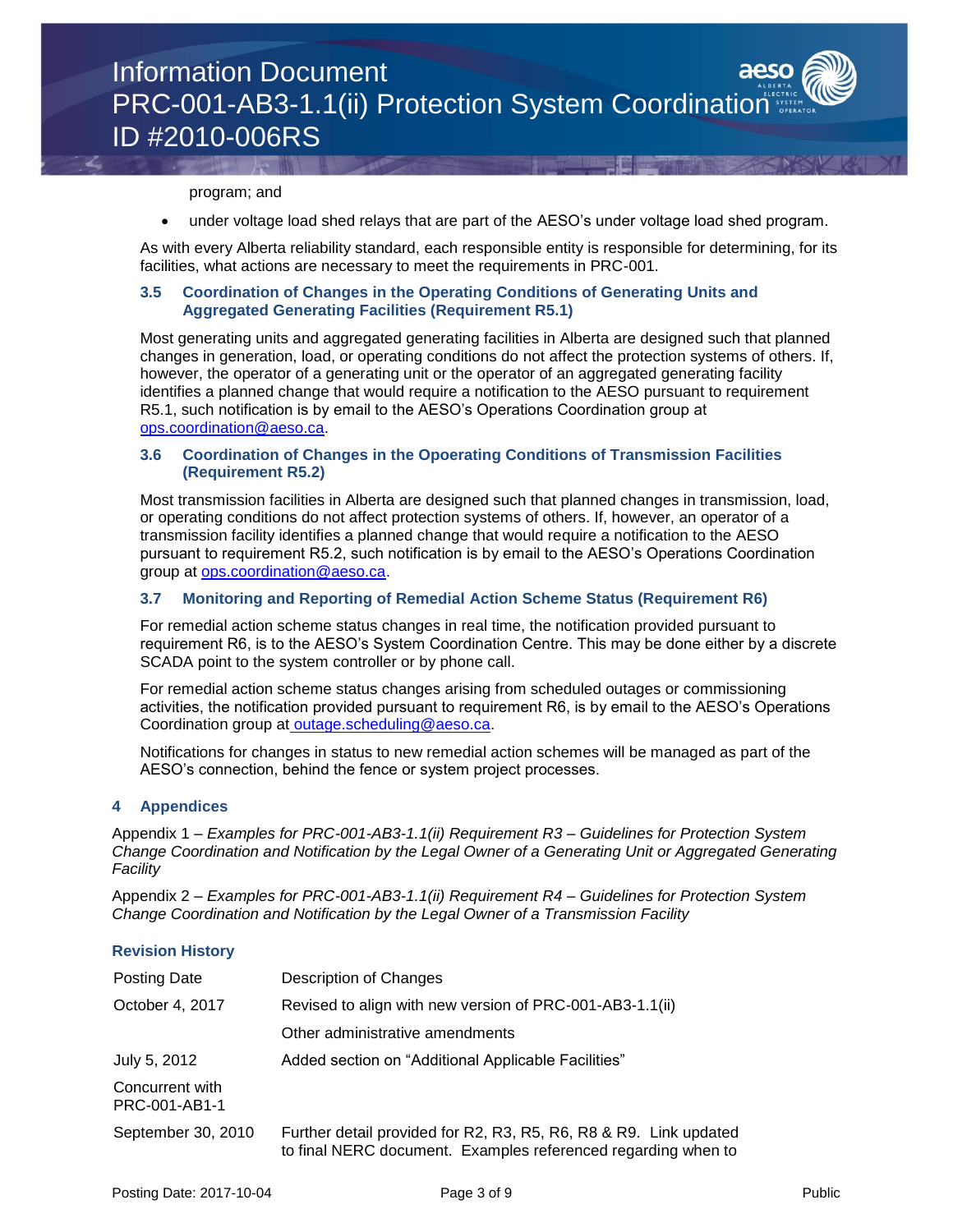

exchange settings.

November 15, 2010 Initial version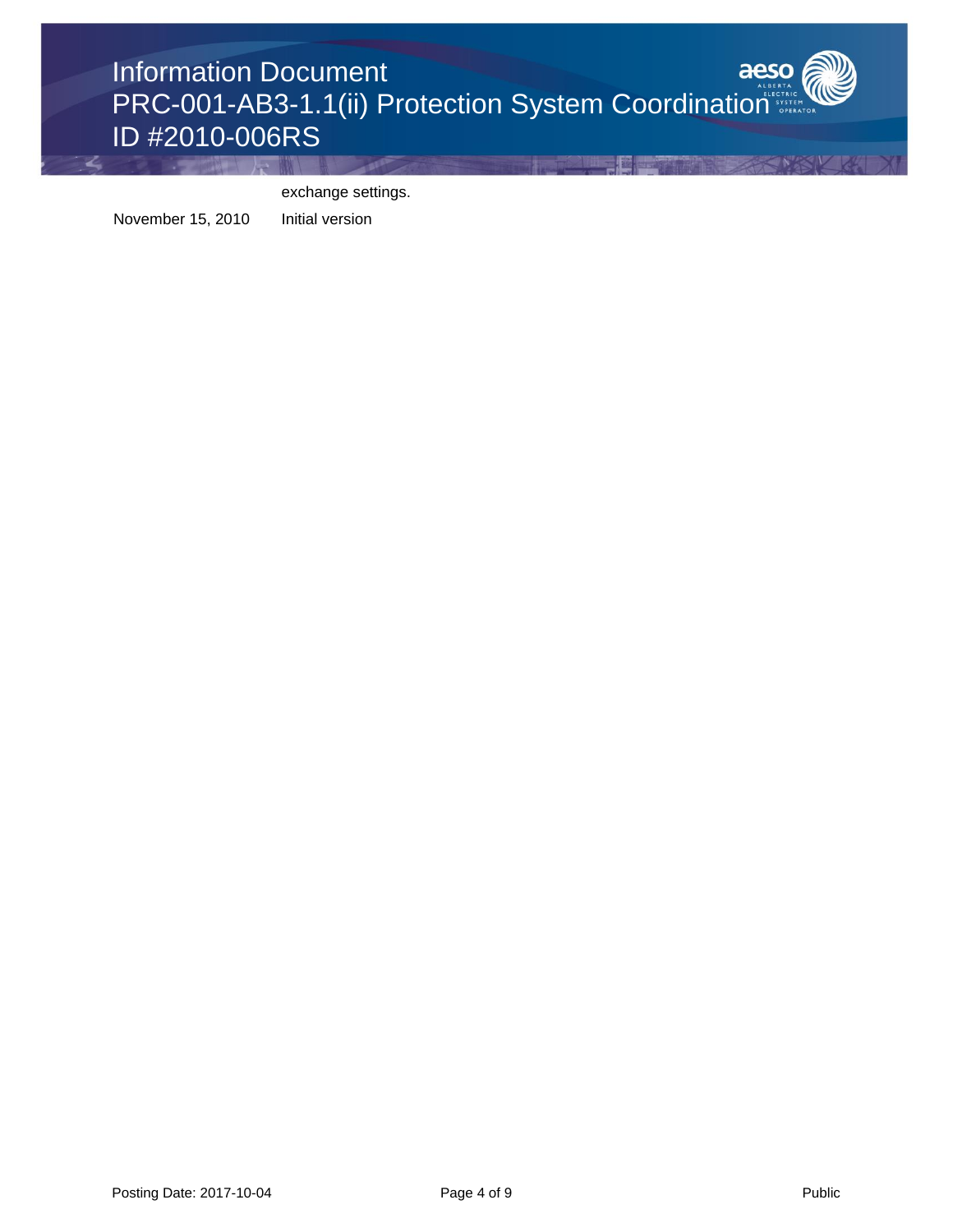#### **Appendix 1**

# **Examples for PRC-001-AB3-1.1(ii) Requirement R3 – Guidelines for Protection System Change Coordination by the Legal Owner of a Generating Unit or Aggregated Generating Facility**

The examples in the table below were developed by an industry work group to assist market participants in determining when protection system changes may affect others and require coordination with the affected parties in accordance with requirement R3 of PRC-001. As with every Alberta reliability standard, each responsible entity is responsible for determining, for its facilities, what actions are necessary to meet the requirements in PRC-001.

An example of a typical protection system for a generating unit is provided in Figure 1 for ease of reference.

| <b>Protection System</b>                             |                                                 | Coordinate with Affected Parties Not Likely to Affect Other Parties               |
|------------------------------------------------------|-------------------------------------------------|-----------------------------------------------------------------------------------|
| Function 21 Relay<br><b>Generator Phase Distance</b> |                                                 | Change of R-X plane trip setting<br>in primary ohms at the<br>generator terminals |
|                                                      |                                                 | Change of relay trip timer settings                                               |
|                                                      |                                                 | Change in total clearing times<br>for the generator breakers<br>Relay             |
| Function 21L Relay<br>Line Phase Distance            | Change of impedance trip zone<br>reach settings |                                                                                   |
|                                                      | Change of relay trip zone timer<br>settings     |                                                                                   |
| Function 24 Relay                                    |                                                 | Change of V/Hz trip setting                                                       |
| Overexcitation                                       |                                                 | Change of relay trip timer setting                                                |
| (Volts/Hz)                                           |                                                 | Change of relay inputs                                                            |
| Function 27 Relay<br><b>Generator Unit</b>           | Change of voltage trip primary<br>setting       |                                                                                   |
| UV(undervoltage)                                     | Change of relay trip timer setting              |                                                                                   |
| Plant Auxiliary MV                                   | Change of voltage primary setting               |                                                                                   |
| System UV                                            | Change of relay timer setting                   |                                                                                   |
| High Voltage Side UV                                 | Change of voltage trip primary<br>setting       |                                                                                   |
|                                                      | Change of relay trip timer setting              |                                                                                   |
| Function 32 Relay<br><b>Reverse Power</b>            |                                                 | Change of reverse power setting<br>in percentage and relay timer<br>setting       |
| Function 40 Relay<br>Loss of Field (LOF)             |                                                 | Change of impedance trip<br>zone reach                                            |
|                                                      |                                                 | Change of relay trip timer setting                                                |

# **Relay Setting Coordination**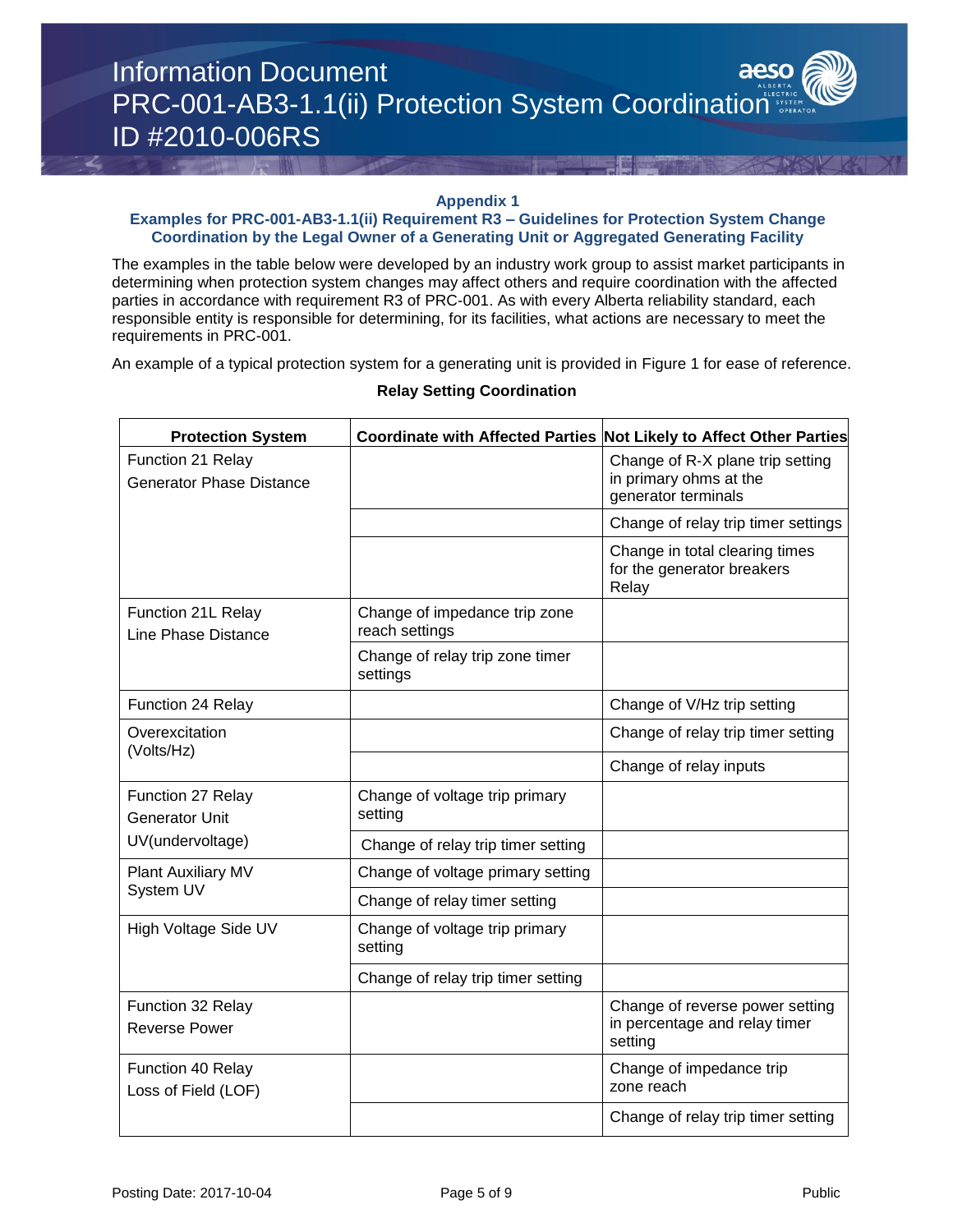# aeso Information Document PRC-001-AB3-1.1(ii) Protection System Coordination ID #2010-006RS

| <b>Protection System</b>                                           | Coordinate with Affected Parties Not Likely to Affect Other Parties |                                                                        |
|--------------------------------------------------------------------|---------------------------------------------------------------------|------------------------------------------------------------------------|
| Function 46 Relay<br><b>Negative Phase</b><br>Sequence overcurrent |                                                                     | Change of negative phase<br>sequence overcurrent alarm/trip<br>setting |
|                                                                    |                                                                     | Change of relay trip timer setting                                     |
| Function 50/27 Relay                                               |                                                                     | Change of undervoltage setting                                         |
| Inadvertent Energizing                                             |                                                                     | Change of current detector pick<br>up setting                          |
|                                                                    |                                                                     | Change of relay timer setting                                          |
| Function 50/51L Transmission                                       | Change of O/C trip settings                                         |                                                                        |
| Line O/C Relay                                                     | Change of relay trip timer settings                                 |                                                                        |
| Function 50BF Relay<br><b>Breaker Failure</b>                      | Change of relay trip timer setting                                  |                                                                        |
| Function 50/51T/51TG Relay<br>Back up Overcurrent for GSU          | Change of phase overcurrent<br>trip primary setting                 |                                                                        |
|                                                                    | Change of ground overcurrent trip<br>setting                        |                                                                        |
|                                                                    | Change of relay trip timer setting                                  |                                                                        |
|                                                                    | Change in total clearing time<br>for generator breaker              |                                                                        |
| Function 51V Relay<br>Voltage Controlled/Restrained<br>Overcurrent |                                                                     | Change of controlled/<br>restrained voltage trip<br>primary setting    |
|                                                                    |                                                                     | Change of overcurrent trip<br>primary setting                          |
|                                                                    |                                                                     | Change of relay trip timer setting                                     |
| <b>Function 59 Relay</b><br>Overvoltage                            | Change of over-voltage trip primary<br>setting                      |                                                                        |
|                                                                    | Change of relay trip timer setting                                  |                                                                        |
| Function 59GN/27 Relay<br><b>Stator Ground</b>                     |                                                                     | Change of relay timer setting                                          |
| Function 78 Relay<br>Out of Step                                   |                                                                     | Change of impedance trip<br>zone blinder setting                       |
|                                                                    |                                                                     | Change of relay trip timer setting                                     |
|                                                                    |                                                                     | Change on protection scheme                                            |
| Function 81 Relay                                                  |                                                                     | Change of frequency trip setting                                       |
| Over/Under frequency                                               |                                                                     | Change of relay trip time setting                                      |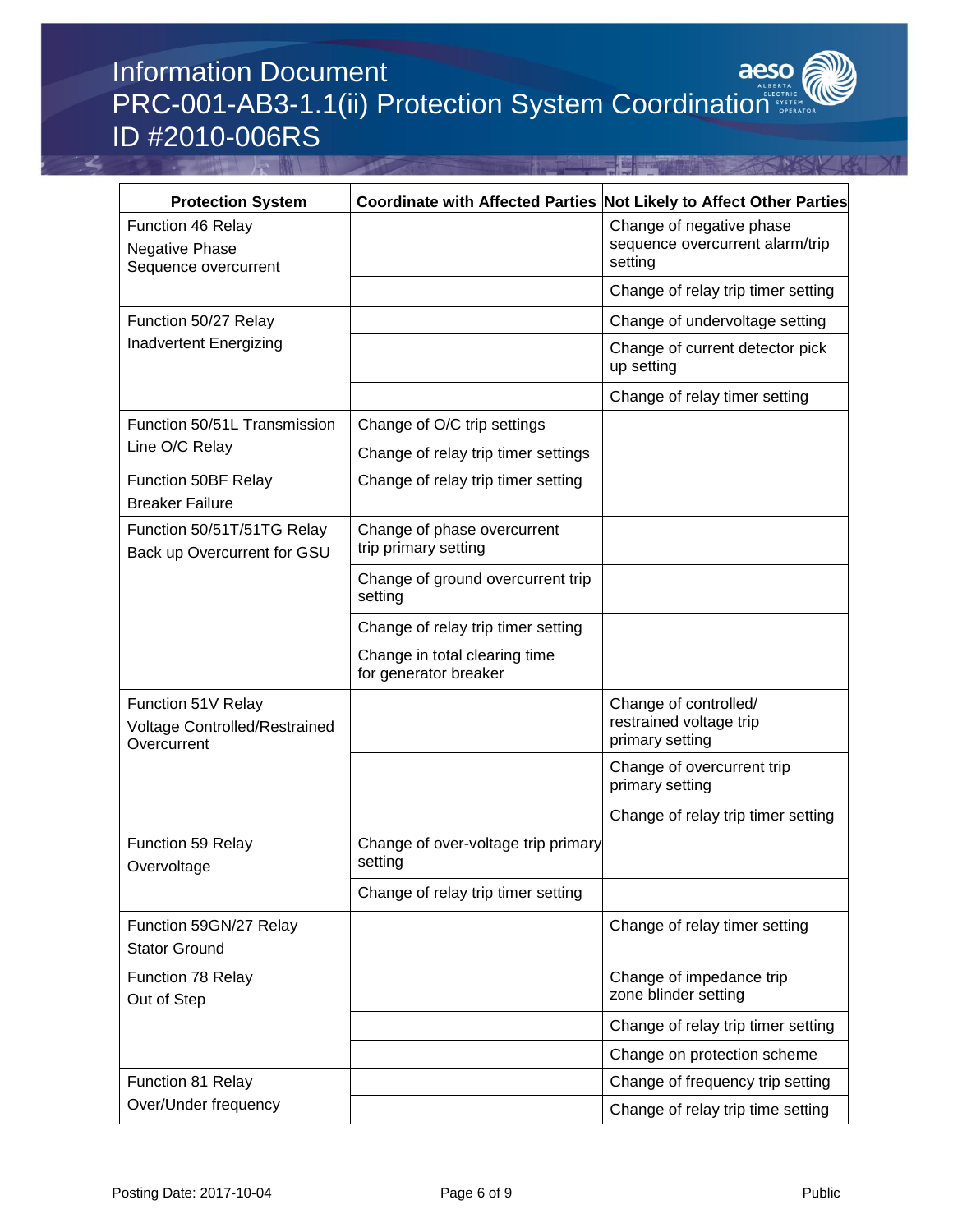# Information Document aeso PRC-001-AB3-1.1(ii) Protection System Coordination ID #2010-006RS

| <b>Protection System</b>                                    | Coordinate with Affected Parties Not Likely to Affect Other Parties |                                                                                                            |
|-------------------------------------------------------------|---------------------------------------------------------------------|------------------------------------------------------------------------------------------------------------|
| Function 87L Relay<br><b>Transmission Line Differential</b> |                                                                     | No notification is required for<br>protection setting change of<br>any existing differential<br>protection |

# **Figure 1 - Typical Protection System for a Generating Unit**

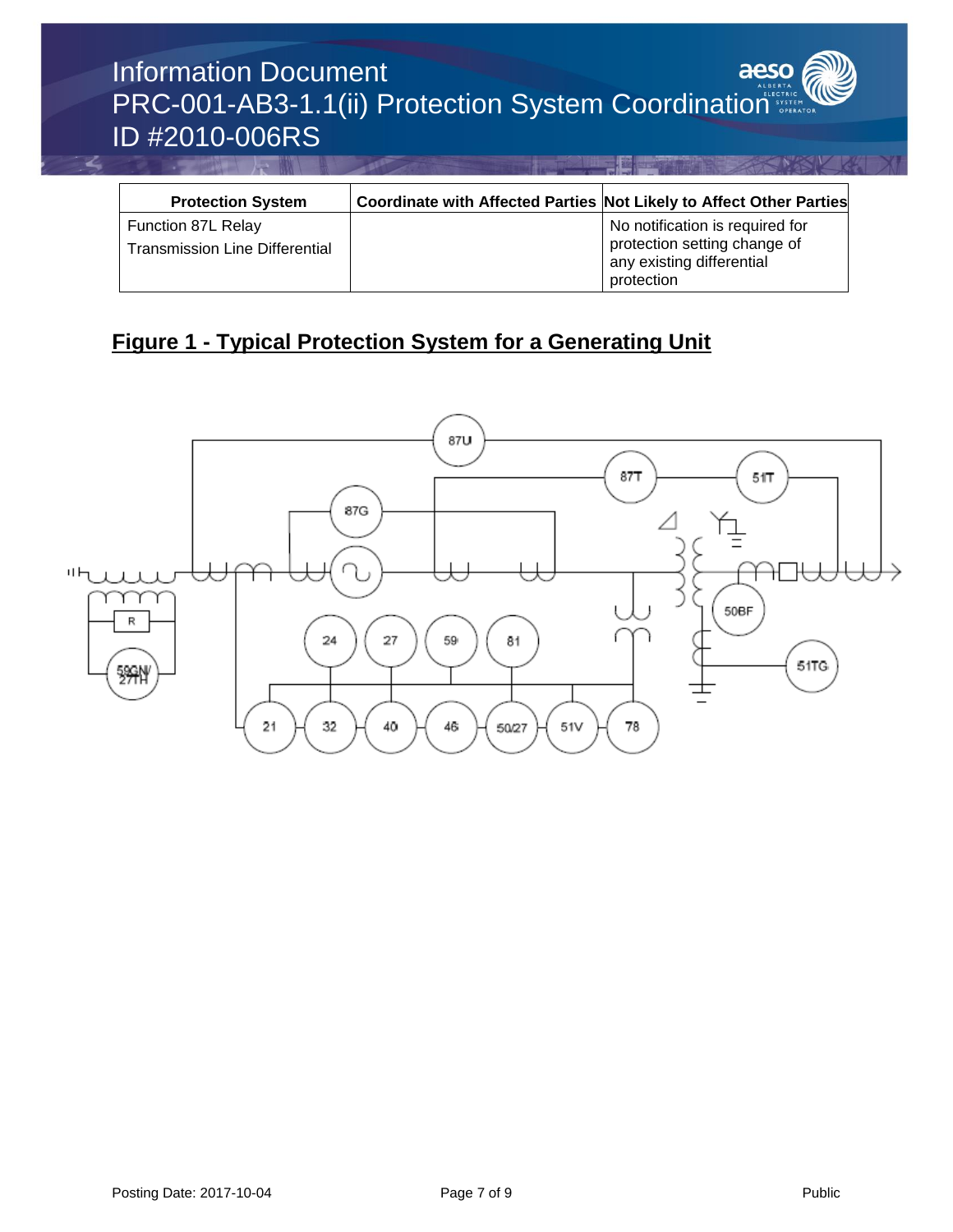

#### **Appendix 2**

#### **Examples for PRC-001-AB3-1.1(ii) Requirement R4 – Guidelines for Protection System Change Coordination and Notification by the Legal Owner of a Transmission Facility**

The examples in the table below were developed by an industry work group to assist market participants in determining when protection system changes may affect others and require coordination with the affected parties in accordance with requirement R4 of PRC-001. As with every Alberta reliability standard, each responsible entity is responsible for determining, for its facilities, what actions are necessary to meet the requirements in PRC-001.



**PRC-001 R4: Protection Coordination** *Requirement for Notification: Power System Element(s) & Bus(es) Defined*

#### **Diagram Information:**

- 4 Substation Buses: SB1 is Substation Bus 1, SB2 is Substation Bus 2, SB3 is Substation Bus 3, and SB4 is Substation Bus 4.
- Terminals: SB1 has 4 terminals, SB2 has 5 terminals, SB3 has 4 terminals, and SB4 has 4 terminals.
- 14 Lines: Line 01‐02, Line 03‐04, Line 05‐06, Line 07‐08, Line 09‐10, Line 11‐12, Line 13‐14, Line 15‐16, Line 17‐18, Line 19‐20, Line 21‐22, Line 23‐24, Line 25‐26, and Line 27‐28.

#### **Interconnecting and Non**‐**interconnecting Bus/Elements:**

- Interconnecting Bus is: A substation bus with connected terminals that belong to more than one utility. Examples: SB1 and SB2.
- Non‐interconnecting Bus is: A substation bus with connected terminals that belong to only one utility. Examples: SB3 and SB4.